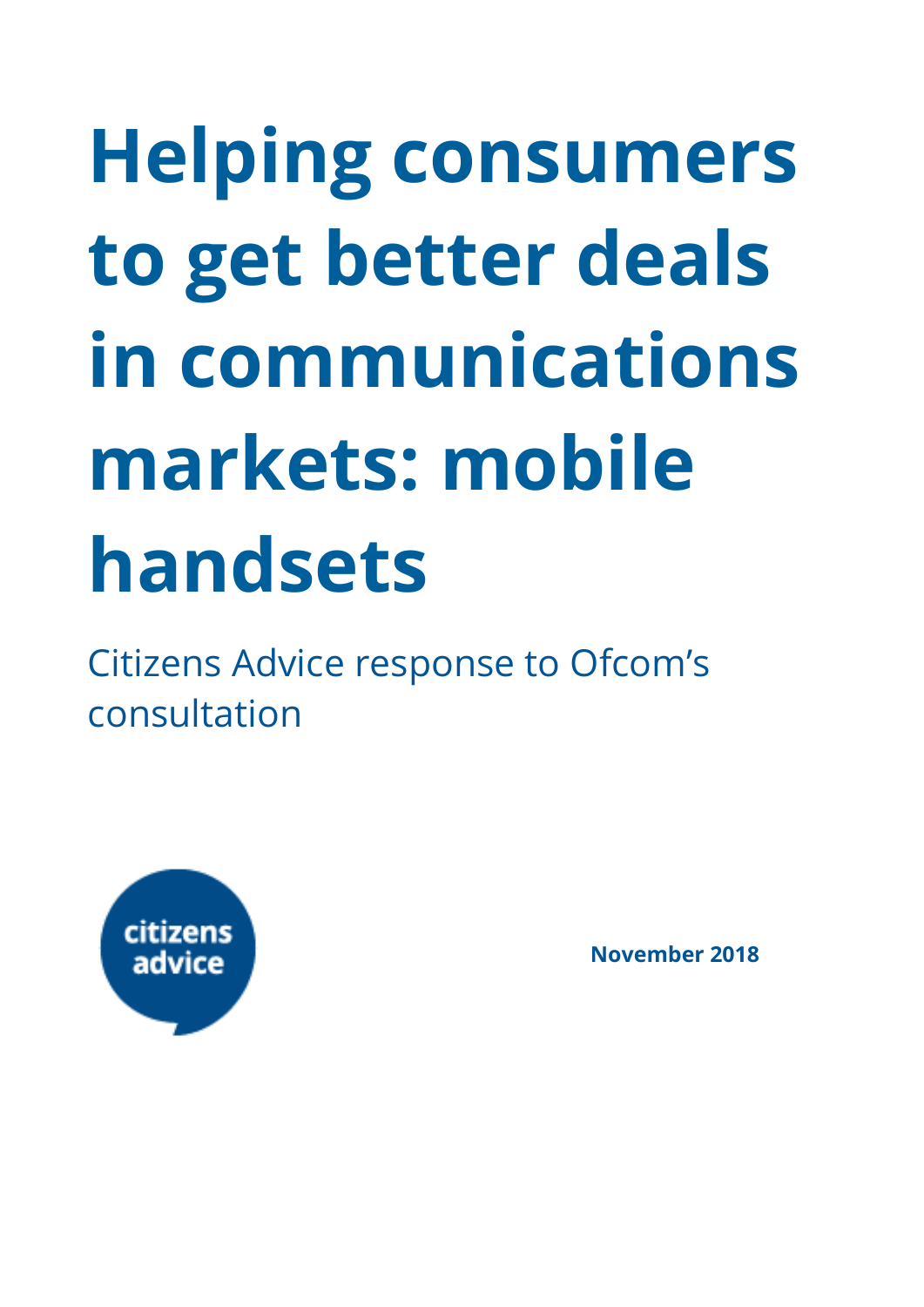#### **Summary**

Citizens Advice welcomes the opportunity to comment on the proposals set out in Ofcom's consultation. The mobile handset loyalty penalty is unacceptable: no consumer should continue to be charged for a product they have already paid off. Ofcom must ensure that providers selling bundled contracts are clear about the respective costs of the airtime and handset elements and automatically apply a handset discount to their customers' bills at the end of their minimum term.

- Consumers face an average handset loyalty penalty of £22 per month, rising to £38 per month for smartphones. We estimate that 4 million people overpaid a total of £490 million on their last mobile contract<sup>1</sup> and over 65s are twice as likely to have a loyalty penalty for over 12 months.
- This practice needs to stop, and soon. It unfairly penalises loyal consumers and damages the reputation of the sector. Ofcom must ensure its interventions are implemented urgently, as it is clear voluntary action is not forthcoming.
- Our key principles are that handset prices should be transparent and that no consumers should end up paying for a phone that they already own beyond their minimum contract period.
- We welcome Ofcom's decision to take further action in addition to its work on end of contract notifications.
- **● We see 2 solutions to the loyalty penalty in the mobile market:**
	- Taken together, Ofcom's consultation proposals on **transparency and automatic handset discounting** would effectively end the loyalty penalty for bundled contracts.
	- **Split contracts** are an existing solution in industry already, and should sit alongside Ofcom's proposals as an option for providers.
- The public supports these measures: 9 in 10 (89%) UK consumers think that providers should be transparent and make it clear what they are charging for airtime and handset parts of a single bundled contract.
- We view other any solution that leaves some consumers open to being charged a loyalty penalty is unacceptable.
- Ofcom should take further action to ensure out-of-contract consumers on bundled contracts no longer pay the loyalty penalty.
- We welcome Ofcom's future work on the broadband loyalty penalty outlined in this consultation. Broadband prices rise by an average of 43% at the end of the contract, costing an average £113 per year. This rip-off must be addressed.

<sup>1</sup> Citizens Advice, Reviewing bundled handsets, September 2018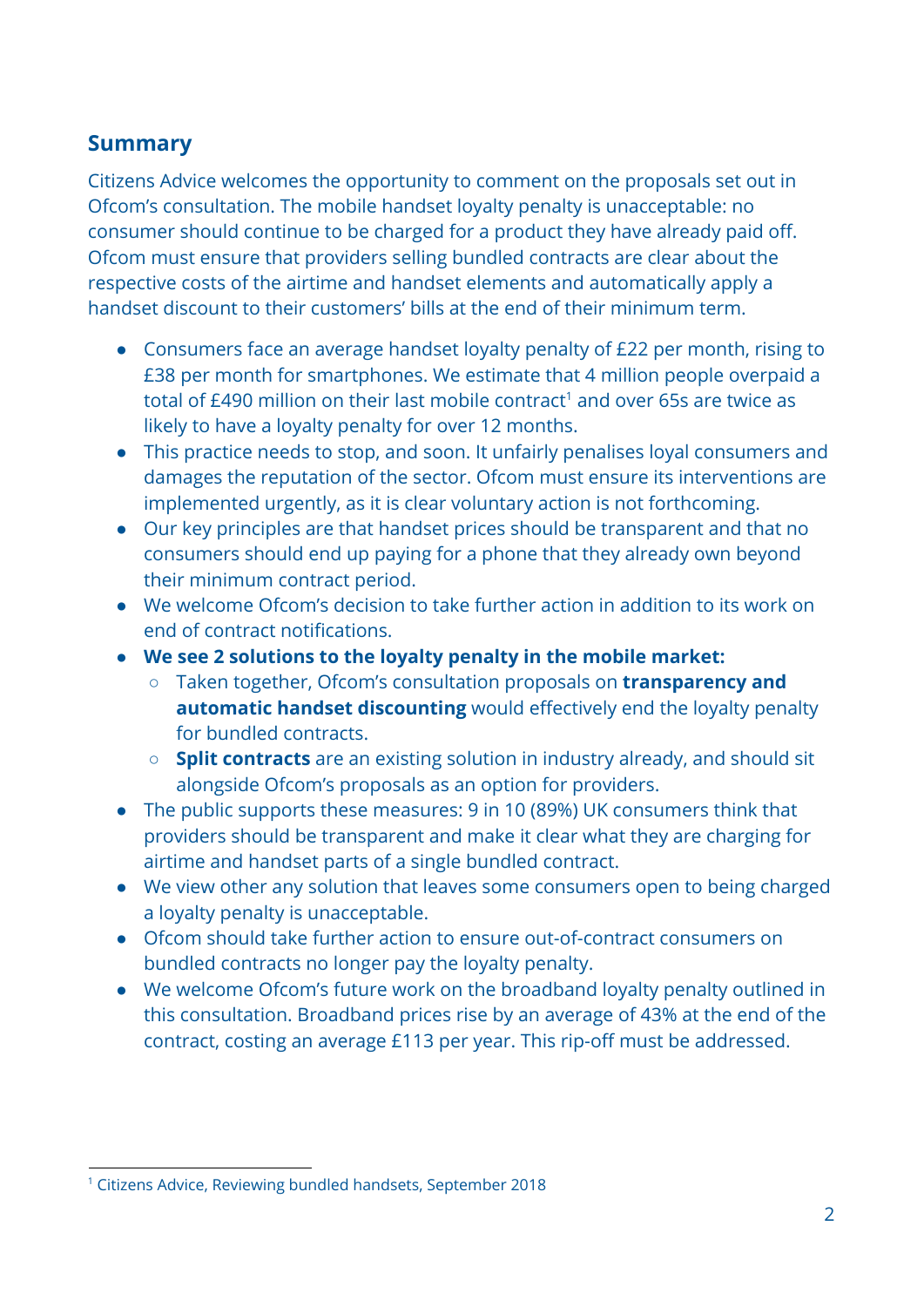#### **Contents**

|                                                                                                           | Do you agree with the concerns we have identified in relation to bundled mobile<br>airtime and handset contracts?             |    |  |
|-----------------------------------------------------------------------------------------------------------|-------------------------------------------------------------------------------------------------------------------------------|----|--|
|                                                                                                           | Consumers face a significant mobile loyalty penalty - bundled contracts mean they<br>pay for a handset they already own       | 4  |  |
|                                                                                                           | Nobody should pay for a handset they have already paid off                                                                    | 5  |  |
|                                                                                                           | Bundled (handset-inclusive) contracts dominate the market                                                                     | 5  |  |
|                                                                                                           | Poor pricing transparency in bundled mobile contracts makes it harder for<br>consumers to make informed choices               | 6  |  |
| Do you agree with the options we have outlined as potential remedies for the<br>concerns identified?<br>8 |                                                                                                                               |    |  |
|                                                                                                           | End-of-contract notifications will not solve the problem alone                                                                | 8  |  |
|                                                                                                           | Transparency on airtime and handset payments is essential                                                                     | 9  |  |
|                                                                                                           | Automatic migration to SIM-only is a problematic approach                                                                     | 10 |  |
|                                                                                                           | Automatic handset discounting would ensure consumers do not continue to pay<br>the mobile loyalty penalty                     | 11 |  |
|                                                                                                           | Do you have views on additional solutions we should consider, including on split<br>contracts?<br>12                          |    |  |
|                                                                                                           | Split contracts are an existing solution that can also achieve the same outcome as<br>transparency plus automatic discounting | 12 |  |
|                                                                                                           | We have some concerns about consumers being effectively locked in to airtime<br>contracts longer than 24 months               | 13 |  |
|                                                                                                           | Ofcom needs to take stronger action on out-of-contract consumers                                                              | 13 |  |
|                                                                                                           | Further work on the broadband loyalty penalty is welcome                                                                      | 14 |  |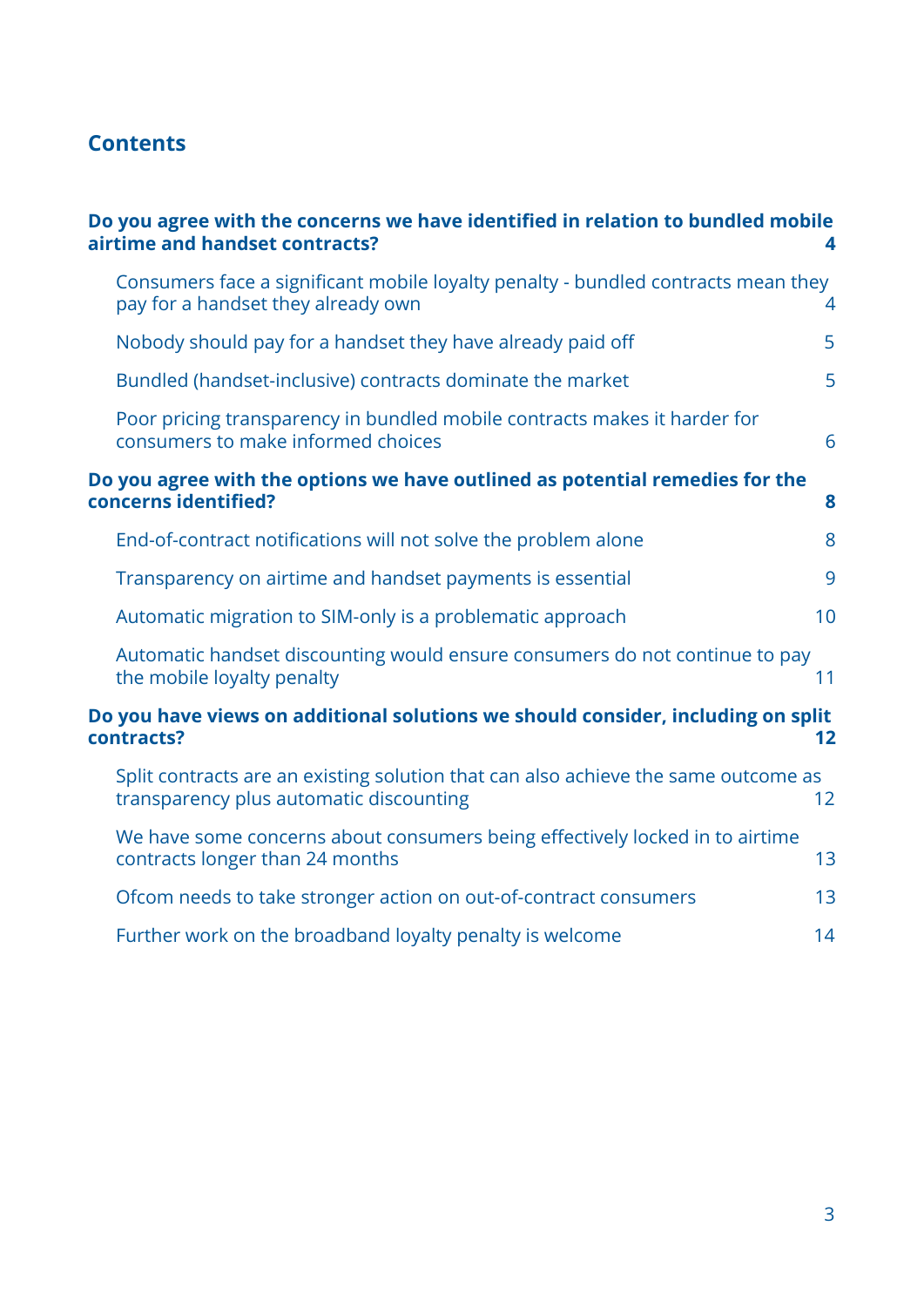# <span id="page-3-0"></span>**Do you agree with the concerns we have identified in relation to bundled mobile airtime and handset contracts?**

Deep, structural price discrimination against disengaged and loyal consumers has been a persistent feature of essential markets for many years.<sup>2</sup> This is particularly problematic in the mobile market, as loyal consumers on bundled contracts continue to pay for their handset even after they have effectively paid it off. We are not aware of this practice in any other consumer markets. Our view is clear: nobody should continue to be charged for a product they have already paid off.

#### <span id="page-3-1"></span>**1. Consumers face a significant mobile loyalty penalty - bundled contracts mean they pay for a handset they already own**

Bundled handset contracts typically last for 24 months, and consumers who wish to leave early can face high exit fees. At the end of the contract, consumers have several options. The mobile handset loyalty penalty comes into effect when consumers do nothing, stay on the same contract and continue to pay the same monthly amount.

**The loyalty penalty affects 1 in 3 consumers in the mobile market.** We found that over a third (35%) of consumers had stayed at least 1 month past the minimum term of their last mobile contract. Many stay for substantially longer - just under 1 in 10 (8%) stayed for over a year. The average overstay is 6 months. $3$ 

**Our analysis found that the average monthly handset loyalty penalty is £22 per month**, with 4 million consumers overpaying by £490m after the end of their last contract. As a result of this penalty, many consumers could be paying over the odds for mobile handsets without knowing it. And for the premium handsets, not switching could cost consumers as much as £38 per month. Older people, in particular, are twice as likely to suffer the loyalty penalty for longer than 12 months. Our research shows that 13% of over 65s stayed on their contract for over a year after the minimum term ended, compared to 7% of under 65s.

**This fits a pattern we see across essential markets**, and can be seen, in effect, as a systematic scam. Nobody would choose to pay these extortionate sums. Most major providers have shown little interest in stopping this practice from harming inert, disengaged consumers that do not switch.  And many don't. In response, we have recently used our statutory powers to issue a super-complaint to the Competition and

<sup>&</sup>lt;sup>2</sup> Citizens Advice, Excessive prices for disengaged consumers: A super-complaint to the Competition and Markets Authority, September 2018

<sup>3</sup> Citizens Advice, Reviewing bundled handsets, September 2018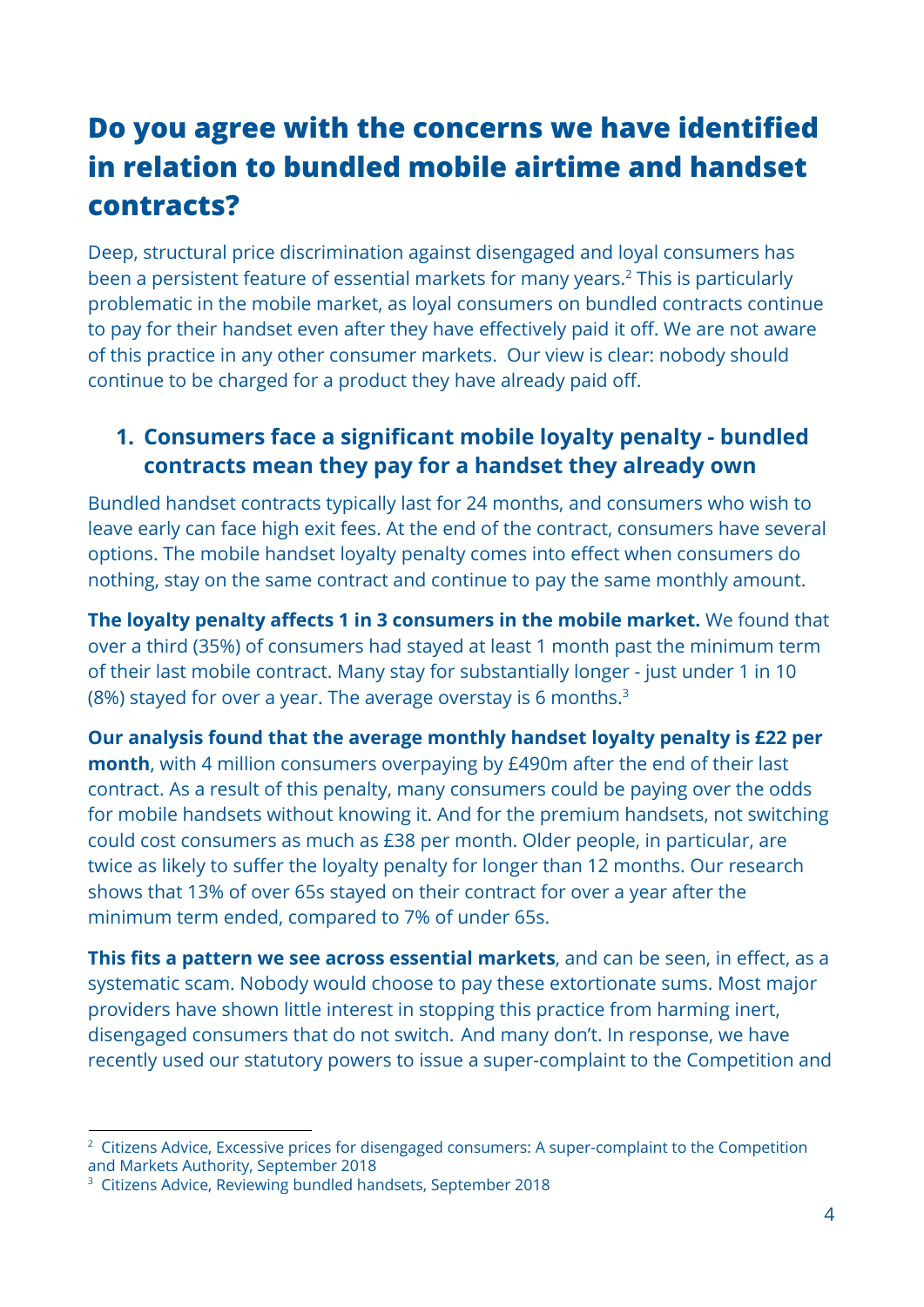Markets Authority (CMA), estimating that loyal consumers pay a £4.1bn premium across essential services markets, with vulnerable consumers hit hardest.

#### <span id="page-4-0"></span>**2. Nobody should pay for a handset they have already paid off**

We welcome Ofcom's recognition that the mobile handset loyalty penalty is unacceptable. **No consumer should keep paying for a handset they already own**. Our recent analysis found that the average monthly handset loyalty penalty is £22 per month, with 4 million consumers overpaying by £490m after the end of their last contract.<sup>4</sup>

In no other sector do we see this rip off where consumers face the loyalty penalty and are charged for a product they already own: once people have paid back a loan in full, they don't expect to keep paying the lender. We believe that consumers' bills for bundled contracts must automatically reduce at the end of their minimum term to reflect the fact they have paid off the handset element.

Contrary to industry practice we see in bundled mobile contracts, **people strongly feel that loyalty should be rewarded, not penalised**. Nearly 9 in 10 (88%) of consumers believe that long-standing customers in the mobile market should be charged the same or less than newer customers.<sup>5</sup>

As well as being an unacceptable rip-off, public opinion is strongly against the practice: only 1 in 10 (10%) of consumers agree that providers should be allowed to keep charging customers for a mobile handset after they have paid it off. Only 5% of those aged 65 and over think this is acceptable, and consumers in socioeconomic group DE (7%) are also less likely to think it acceptable than those in socioeconomic group AB (13%).

Through the mobile loyalty penalty, millions of consumer have effectively paid twice for the same product. Some commentators have suggested there may be a case for compensation to be paid to consumers who have been ripped off in this way.<sup>6</sup>

#### <span id="page-4-1"></span>**3. Bundled (handset-inclusive) contracts dominate the market**

Most handset-inclusive deals in the UK are bundled contracts, which do not distinguish between the phone and the mobile service.<sup>7</sup> The consumer signs a single agreement and pays a single price for both elements of the service. The phone is supplied as part of the package, but there is no information on how much of the monthly bill goes towards the phone. However, these tariffs are clearly designed so

<sup>4</sup> Citizens Advice, Reviewing bundled handsets, September 2018

<sup>5</sup> Citizens Advice, Excessive prices for disengaged consumers: A [super-complaint](https://www.citizensadvice.org.uk/about-us/policy/policy-research-topics/consumer-policy-research/consumer-policy-research/excessive-prices-for-disengaged-consumers-a-super-complaint-to-the-competition-and-markets-authority/) to the Competition and Markets [Authority](https://www.citizensadvice.org.uk/about-us/policy/policy-research-topics/consumer-policy-research/consumer-policy-research/excessive-prices-for-disengaged-consumers-a-super-complaint-to-the-competition-and-markets-authority/), September 2018

<sup>6</sup> www.thetimes.co.uk/article/mobile-phone-firms-are-heading-for-a-ppi-style-scandal-swrkkhd8h

<sup>7</sup> Citizens Advice, Reviewing bundled handsets, September 2018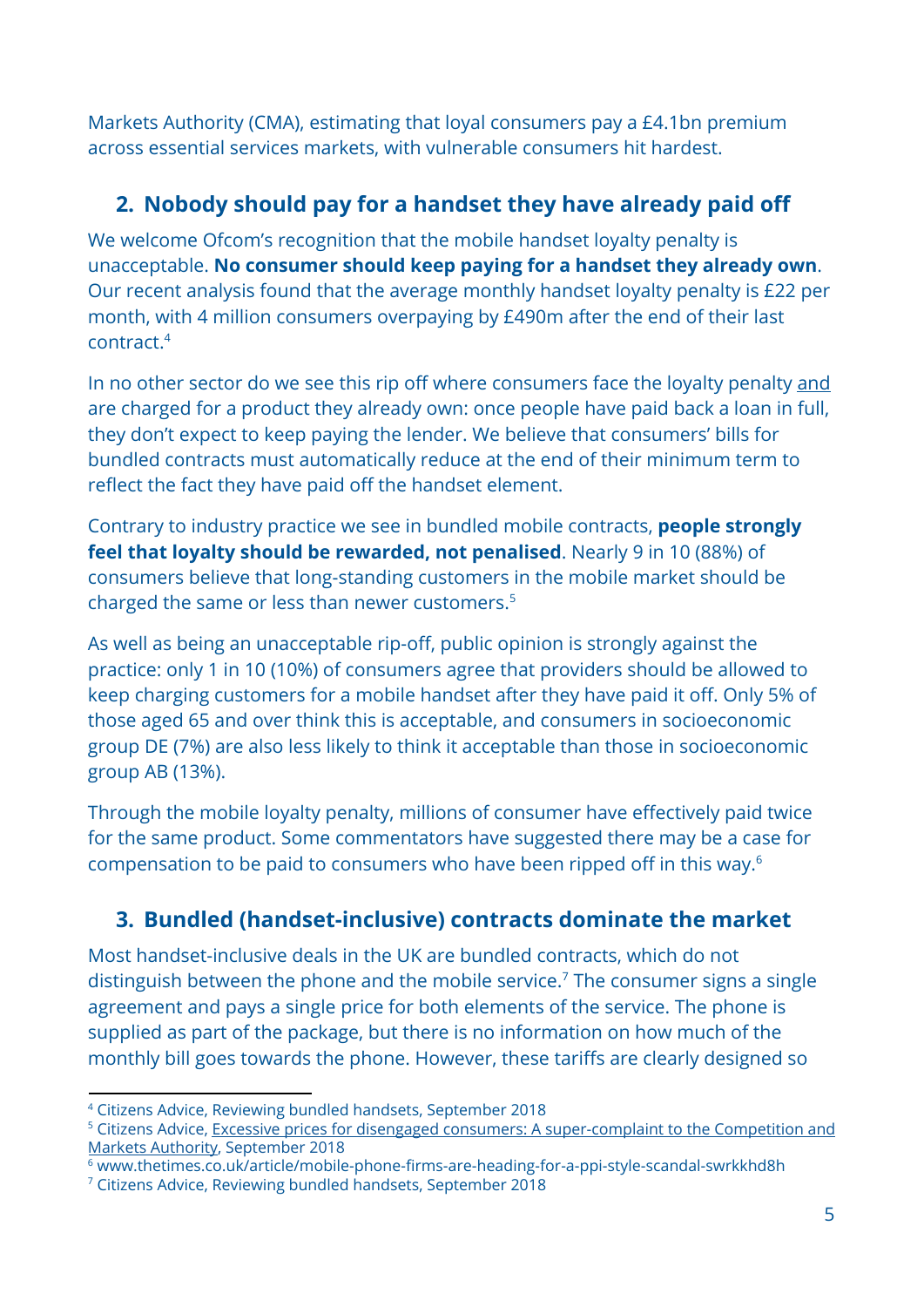that networks can recover the cost of the phone, and both networks' and third party retailers' sales materials concentrate heavily on the handset element.<sup>8</sup>



Fig 1. Handset-inclusive contracts dominate the UK market UK consumers main phone contract type 2009-2018

Source: Ofcom Technology Tracker 2009-2018

Buying a phone on contract is a significant financial investment. According to Ofcom the average handset-inclusive service costs £35 per month. The overwhelming majority of these contracts will last for 2 years, meaning consumers signing up to a new phone contract are making a commitment to pay on average at least £840. Contracts including the most high end, up to date phones and largest data allowances can end up costing over £2,000 in total.

#### <span id="page-5-0"></span>**4. Poor pricing transparency in bundled mobile contracts makes it harder for consumers to make informed choices**

**9 in 10 (90%) of consumers think providers should make it clear what the cost of each part of a bundled contract is** when they sell a customer a single contract for a mobile handset and airtime.<sup>9</sup> This rises to 94% of consumers aged 55 and over - a demographic that is twice as likely to suffer the mobile loyalty penalty for more than 12 months.<sup>10</sup>

<sup>8</sup> Citizens Advice, Hung up on the handset, April 2016

<sup>9</sup> Citizens Advice commissioned ComRes survey of 2,366 British adults, November 2018

<sup>10</sup> Citizens Advice, Reviewing bundled handsets, September 2018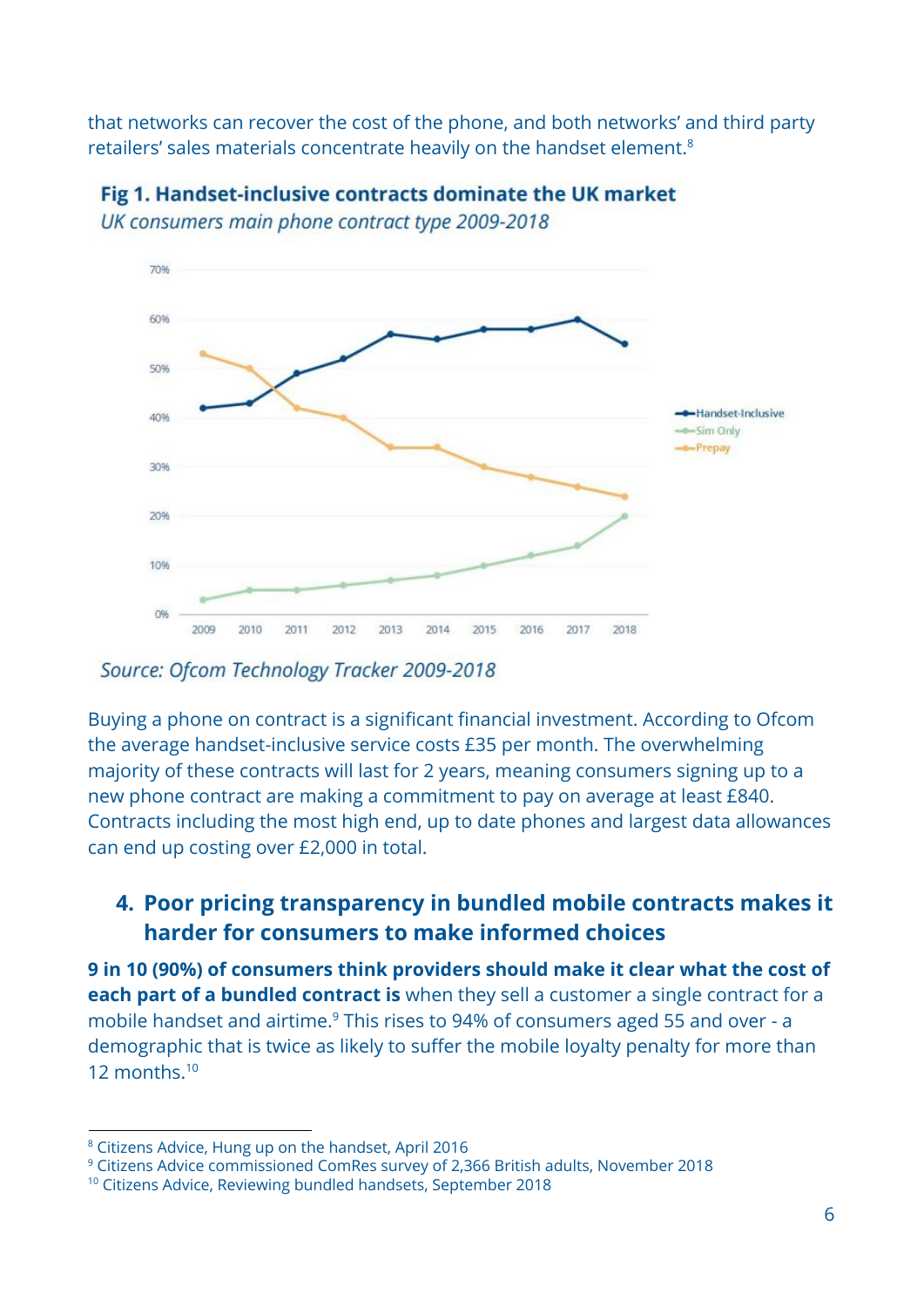However, **under bundled contracts it is not made clear to consumers what they are paying** for each element. This lack of transparency makes it hard to compare multiple deals where the handset and airtime components vary - and makes it difficult for consumers to make fully informed decisions.

As a result, **consumer awareness of the mobile handset loyalty penalty is low**. Consumers on bundled contracts are particularly misinformed. Over half (55%) of people on handset-inclusive (bundled) contracts think that buying a phone this way works out as the cheapest option overall compared to 1 in 5 (19%) of SIM-only customers.<sup>11</sup>

**SIM-only deals and separate handset deals are usually cheaper than bundled contracts**. In our September 2018 research, we found that in the majority (73%) of cases, purchasing a new phone on contract is more expensive than buying it outright and pairing it with a SIM-only contract.<sup>12</sup> This is based on our analysis of 721 different bundled contracts. We also found that there was no correlation between the RRP of a handset and the additional cost of buying it as part of a bundled contract. This underlines how hard it is for consumers to compare deals across different providers.

This does not necessarily make all bundled contracts a bad deal: it is usual to pay more to buy products in arrears, and many consumers will value the ability to spread their payments. But these **additional costs need to be clear if consumers are to make informed choices about whether this is the right purchase method for them**.

<sup>11</sup> Citizens Advice, Reviewing bundled handsets, September 2018

<sup>12</sup> ibid.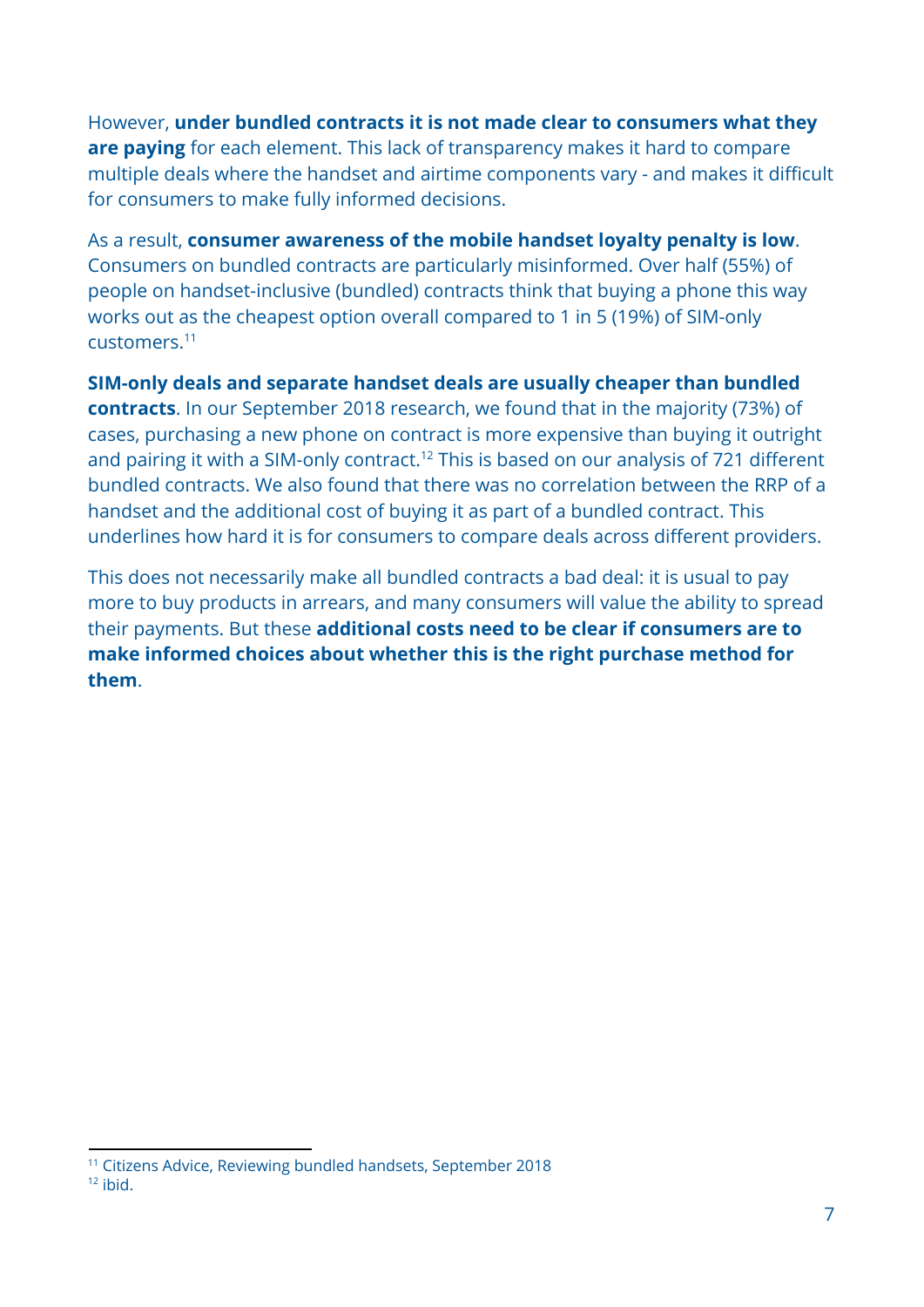# <span id="page-7-0"></span>**Do you agree with the options we have outlined as potential remedies for the concerns identified?**

Our starting principles are that prices should be transparent and that no consumer should continue to be charged for a product they have already paid off. The first, essential, step to this is to require transparency for both the airtime and handset parts of bundled contracts. In isolation, however, transparency will not solve the loyalty penalty.

We believe there are 2 solutions to ensuring disengaged or loyal consumers that don't shop around are not be ripped off for a loyalty penalty. Ofcom's proposals on **automatic discounting - in combination with transparency** - would be effective in ensuring providers do not continue to charge for a handset. We also believe that **split contracts**, as an existing solution used by industry, achieve this same goal and we explore this further in our response to the final consultation question. Both of these approaches would, if implemented across the whole sector, effectively end the mobile handset loyalty penalty.

However, we have concerns about Ofcom's alternative proposals to ensuring fairer default tariffs - migration to SIM-only - as this presents a range of practical and behavioural difficulties.

#### **Potential impacts of interventions on wider prices or switching are secondary**

Ofcom notes that its proposed solutions could have an impact on the pricing of available SIM-only deals. In our view, potential price rises across the board should not be a justification for not taking action against a clearly unfair practice that disproportionately affects vulnerable consumers.

Ofcom also raises the question of whether particular solutions could lead to a reduction in switching or incentives to shop around. The loyalty penalty, by definition, impacts people who do not switch at the end of their minimum term of a bundled contract. Ofcom's priority should be to ensure that the current £22 per month penalty that disengaged and inert consumers currently pay is eliminated.

Further interventions to increase consumer engagement and switching in telecoms should be explored, but not at the expense of decisive action against the handset loyalty penalty.

#### <span id="page-7-1"></span>**5. End-of-contract notifications will not solve the problem alone**

Citizens Advice supports Ofcom's proposals, set out in its recent consultation, to require providers to notify mobile and broadband consumers when their contract is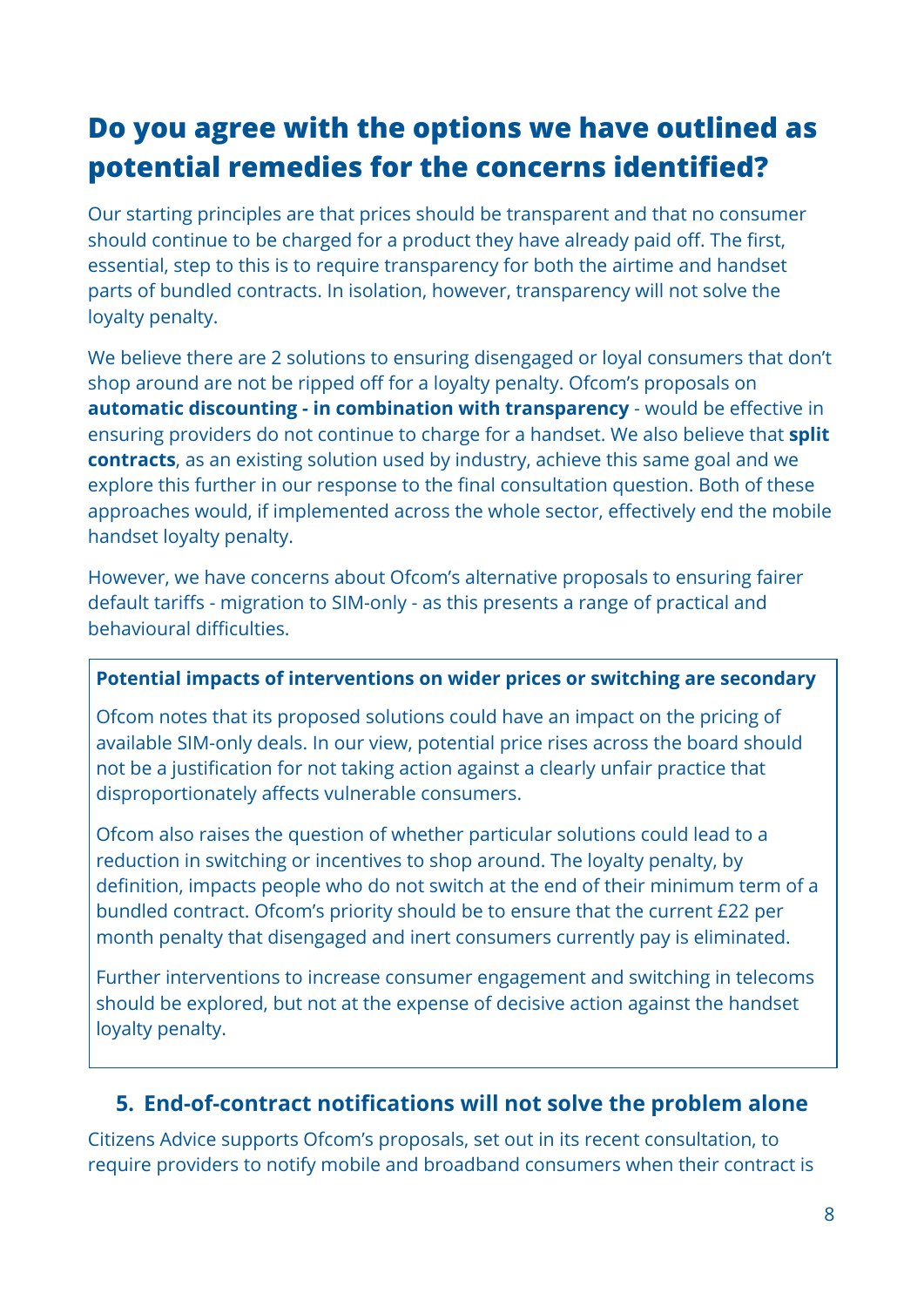nearing an end, and to send a one-off notification to all out-of-contract consumers. Timely, well-designed notifications will help to address the loyalty penalty in both markets, by informing customers of their options once their contract ends and encouraging some to take action. Too few consumers currently know their options, for instance that they could save by switching to a SIM-only deal.

Consumers should be informed of their options, particularly if they can save money. However, for notifications to be effective at encouraging consumers to switch they need to be well designed. As we set out in our response to the end-of-contract notifications consultation, Ofcom should strengthen its proposals by conducting Randomised Control Trials to determine the most effective content and timing, as well as requiring providers to send more than one end-of-contract notification to mobile consumers.

End of Contract Notifications help to inform consumers of important information about their contract, when its ending, and what their options are. They will also help some consumers to switch and avoid paying the loyalty penalty. **But notifications no matter how well designed - will not be enough to prevent consumers unfairly overpaying** when their contract ends.

In the past 15 years, regulators, Government and consumer bodies have tried to improve consumer decision-making, increase switching and reduce switching costs. These efforts have often led to modest improvements in switching. But they have not been proportionate to the size of the problem - and have not fixed the problem. Analysis of the effectiveness of these interventions in our recent super-complaint shows that in the majority of the cases looked at the increase in switching rates was only around 2-9%.<sup>13</sup>

#### <span id="page-8-0"></span>**6. Transparency on airtime and handset payments is essential**

Mandating greater transparency about the respective costs of the handset and airtime is a welcome step. It is clear that voluntary action from providers is not forthcoming. By blurring the cost of the phone and data allowances, handset-inclusive (bundled) contracts make it hard to know what the best deal is. The lack of transparency means that millions of consumers overpay. Greater pricing transparency would enable consumers to make fully informed decisions about the right deal for their needs.

Some operators, such as O2, enable customers to switch their airtime contract regularly within their minimum period. This can help provide consumers with the flexibility to adapt their spending on mobile airtime to meet their changing needs or circumstances over the course of a contract. We think that where consumers may,

<sup>&</sup>lt;sup>13</sup> Citizens Advice, Excessive prices for disengaged consumers: A super-complaint to the Competition and Markets Authority, September 2018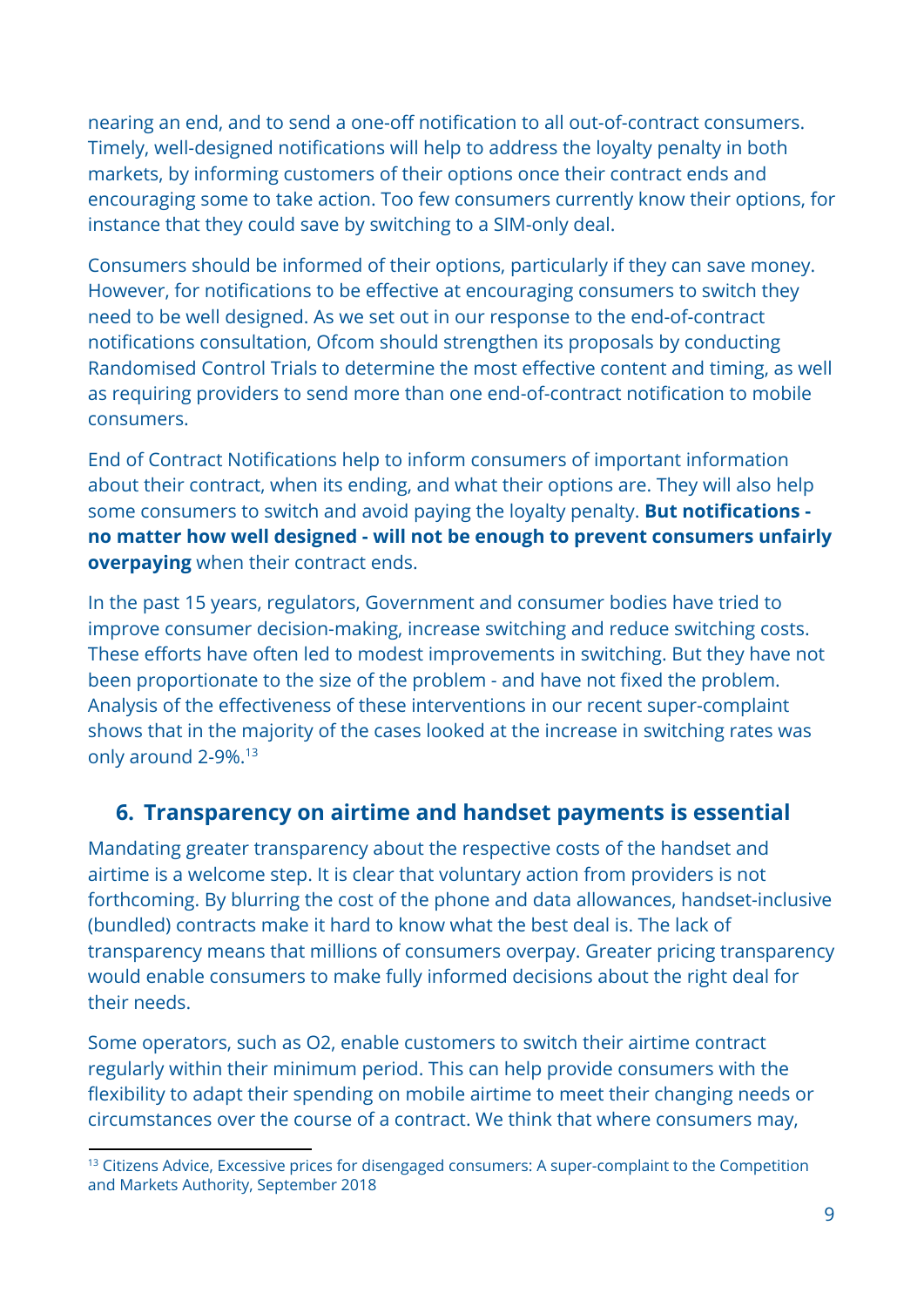through their own choice, elect to change the airtime part of their contract within their minimum term, this should be made clear to them in their monthly bills. In addition to transparency of handset and airtime pricing information at the start of a contract, Ofcom should therefore require providers to make it clear in each monthly bill what the consumer is paying for the different elements.

#### <span id="page-9-0"></span>**7. Automatic migration to SIM-only is a problematic approach**

As Ofcom sets out, one potential solution to the mobile loyalty penalty would be to migrate consumers to a SIM-only deal after their airtime minimum period expires. While we support the principle of eliminating the handset charge from people's contracts, we have concerns about the practicalities of implementing this solution.

Automatically migrating consumers from bundled contracts to SIM-only deals could be overly complex and impractical. There would be multiple factors to consider as part of any migration, including current and future data, minute and text allowances, as well as extras or bolt-ons such as Spotify, international roaming or tethering. Some current bundled contracts include additional services or subscriptions that are not available on a SIM-only deal with an equivalent data or call allowance to the previous bundled contract. It is also unlikely that an equivalent SIM-only package would be available 2 years after the start of the initial bundled contract.

In addition, each of these components in the deal may hold a different value to individual consumers who may have different priorities when selecting a new SIM-only contract. Consumers may therefore face detriment in the form of losing services or paying more if they are switched to the nearest SIM-only alternative.

In the case of bundled contracts, some mechanism for consumers to choose not to migrate would be necessary, given the trade-offs that consumers will have to make with an automatic migration to SIM-only. These practical complications raise the question of whether such a system should be opt-in or opt-out.

Research into consumer behaviour has shown that opt-in systems are far less effective in changing rates of inclusion. For example, behavioural research in pensions has shown that moving from an opt-in to opt-out scheme has significantly boosted enrolment rates - in once case from 49% to 86%.<sup>14</sup> However, while opt-out rates have been lower than expected (8-14% rather than 28%), this still leaves a significant group of people who are not enrolled in the scheme.

As demonstrated above, an opt-out system presents practical difficulties around the package of services or data included in the airtime allowance - consumers may face unexpected detriment if their service package changes without their knowledge, or if they have forgotten the original opt-out terms. On the other hand, if an opt-in

<sup>&</sup>lt;sup>14</sup> Behavioural Insights, Automatic Enrolment and Pensions: a [behavioural](https://www.behaviouralinsights.co.uk/trial-results/automatic-enrolment-and-pensions-a-behavioural-success-story/) success story, 2015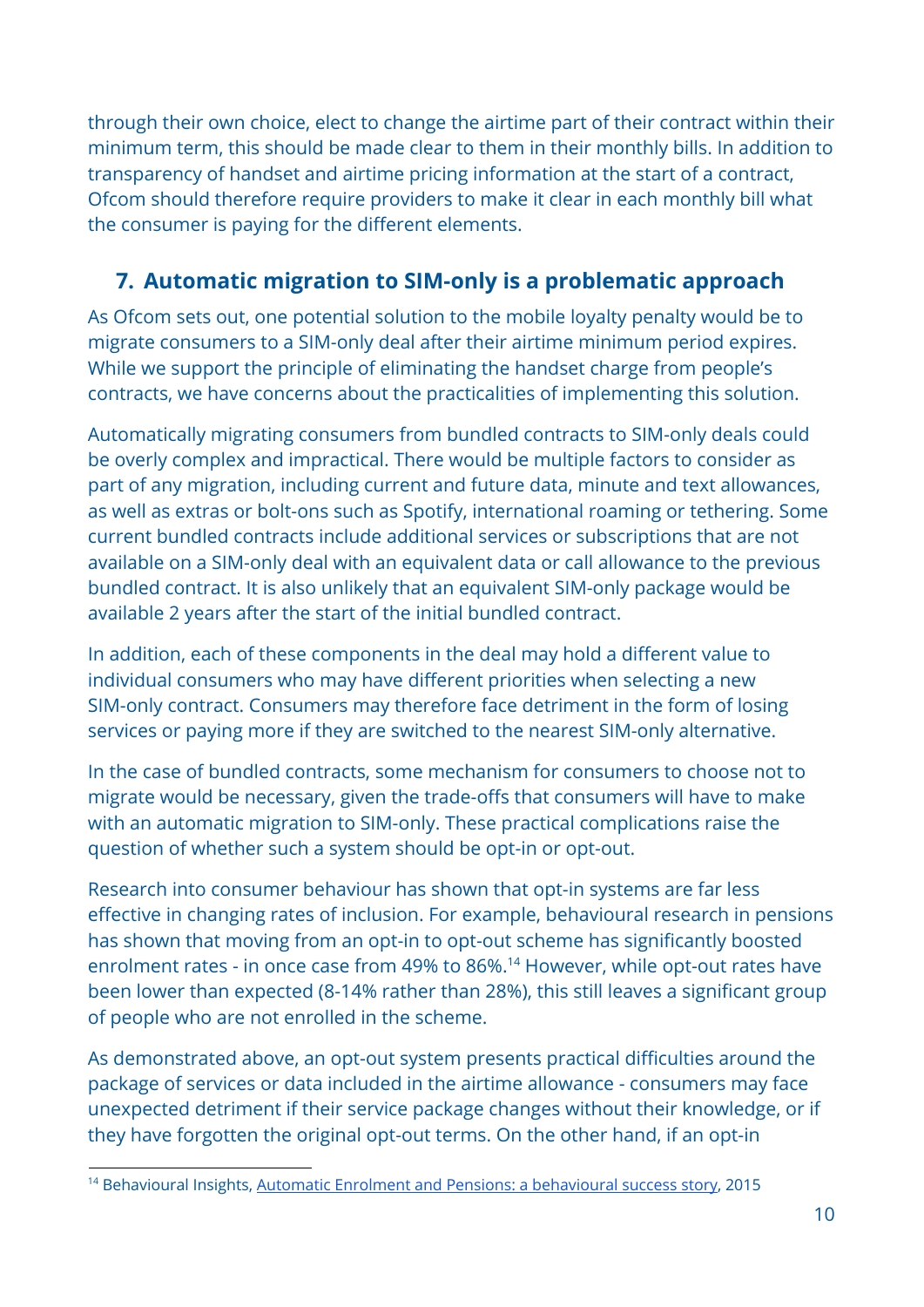approach was adopted, this would result in even more consumers still paying the handset loyalty penalty - this would be unacceptable.

Any approach that permits providers to continue charging the loyalty penalty is unacceptable, regardless of the relative effectiveness of opt-in and opt-out systems. In either scenario, a proportion of consumers would continue to pay the loyalty penalty which is manifestly not in their best interests. Indeed, if automatic migration were implemented, we would be concerned that providers may be incentivised to structure their bundled and SIM-only offers to increase consumer opt-out rates.

#### <span id="page-10-0"></span>**8. Automatic handset discounting would ensure consumers do not continue to pay the mobile loyalty penalty**

Beyond pricing transparency, automatic handset discounting is the only one of Ofcom's proposed interventions that would ensure all loyal customers are not ripped off. However, we also think that split contracts would achieve this goal. It is essential that consumers on bundled contracts who take no action after their minimum 2-year airtime term are not unfairly penalised.

It should not be up to consumers to opt-in to any "fairer default tariffs" at the end of their minimum term: no provider should keep charging people for a handset they have already paid off. Indeed, nearly 9 in 10 (89%) consumers agree that providers should automatically reduce the cost of a customer's monthly bill once they have paid off the cost of the handset. It is therefore imperative that any regulatory interventions implemented by Ofcom ensure there is no loophole that would allow consumers to be charged for a product they already own. Even if there was full transparency of pricing and effective end-of-contract notifications, without automatic handset discounting some people would still pay the mobile loyalty penalty. This would be unacceptable.

Consumer inertia is a real, and widespread, barrier to switching. For consumers who have held their current mobile phone contract (including a handset) or more than a year, those aged 65 and over are more likely (41%) to say they have stayed with their provider as they think they are on the best deal available than those aged 18-34 (29%). Those in socioeconomic group DE are also marginally more likely to feel this way (39%) than average (35%).<sup>15</sup>

As many consumers may feel there is little incentive to switch provider to seek a better deal, it is essential that the onus is not placed on them to do so. Automatic handset discounting would eliminate the mobile handset loyalty penalty, particularly for less engaged consumers who are less able or less inclined to shop around.

<sup>&</sup>lt;sup>15</sup> Citizens Advice commissioned ComRes survey of 3,030 British adults, 2018.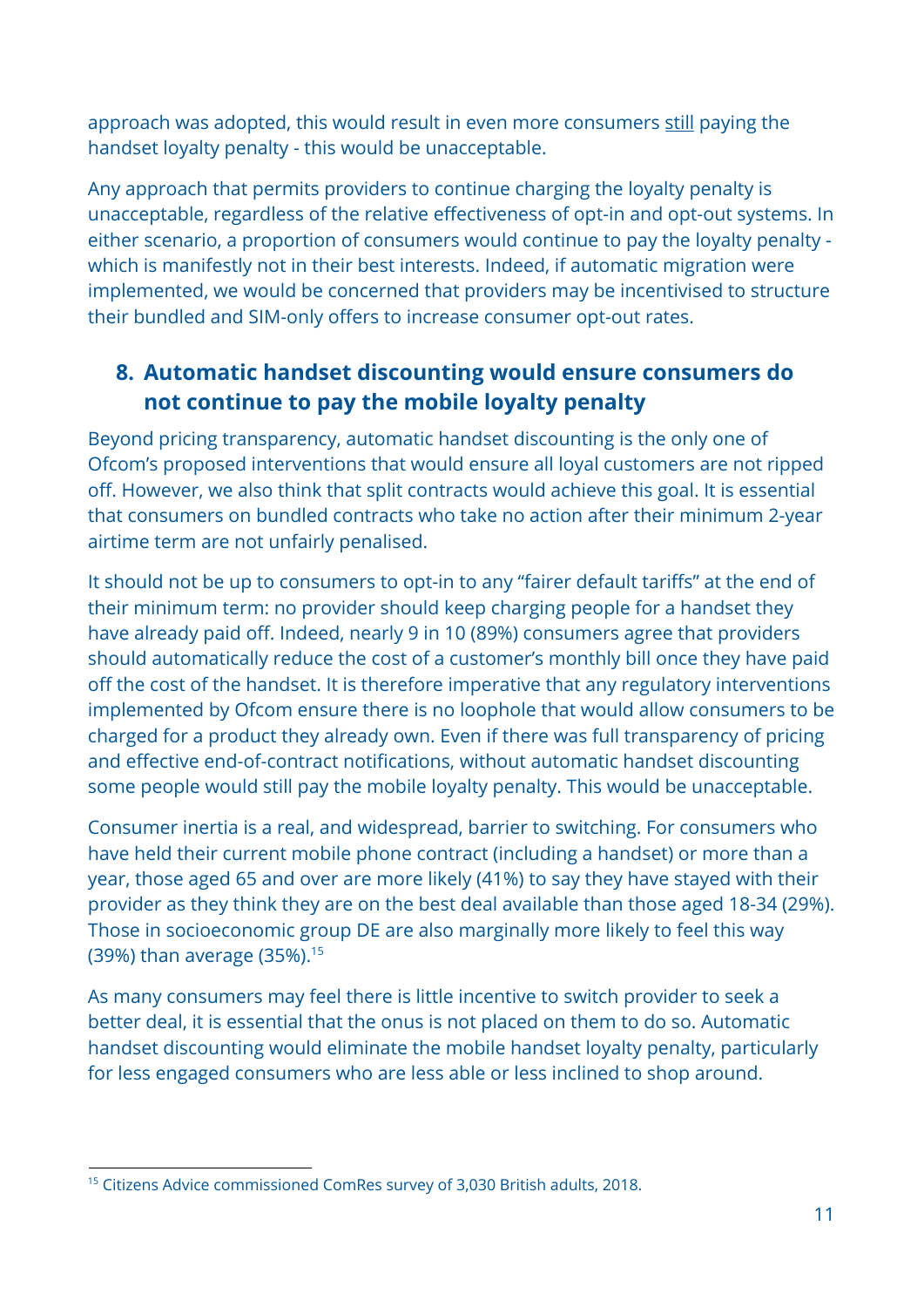# <span id="page-11-0"></span>**Do you have views on additional solutions we should consider, including on split contracts?**

Ofcom's proposed option to introduce automatic handset discounting in combination with pricing transparency would address the mobile loyalty penalty. We also believe that split contracts, an existing solution used by industry, can achieve this goal.

#### <span id="page-11-1"></span>**9. Split contracts are an existing solution that can also achieve the same outcome as transparency plus automatic discounting**

Split contracts consist of 2 linked contracts: an airtime agreement for the mobile service, and consumer credit agreement for the phone. Each has a separate monthly price, and consumers are billed for each separately (although for simplicity they can also be presented in promotional materials as a single price). Once the handset loan is paid off, consumers stop receiving those bills and continue to pay for the airtime service only.

They therefore stop the handset loyalty penalty and provide much-needed transparency to consumers. As an existing solution that works already, we believe that split contracts should sit alongside Ofcom's consultation proposals for pricing transparency plus automatic handset discounting for bundled contracts.

In its consultation, Ofcom states that EE, Three and Vodafone have all indicated that they are likely to adopt split contracts in future. Ofcom also notes that if providers made it clear what the different cost elements of a bundled handset are:

*"It is possible that providing this information may result in a separate agreement for the handset which could fall within consumer credit agreement rules. This would be a matter for providers to clarify with the FCA."*

This presents some ambiguity about where the regulatory responsibility - whether the FCA or Ofcom - would lie for enforcing conditions on a single contract. We have previously had conversations with with Ofcom and the FCA to try and find a solution to this problem, but did not find a clear resolution. While we believe pricing transparency and handset discounting would be an effective intervention, but would welcome clarifications on how the regulatory arrangements would work.

It is important to note that the FCA's regulations contain some consumer protections which Ofcom's do not. These include, but are not limited to:

- The requirement to assess whether consumers can afford the financial commitment they are taking on
- A mandatory 30 day cooling off period for all credit agreements regardless of the channel used to sign up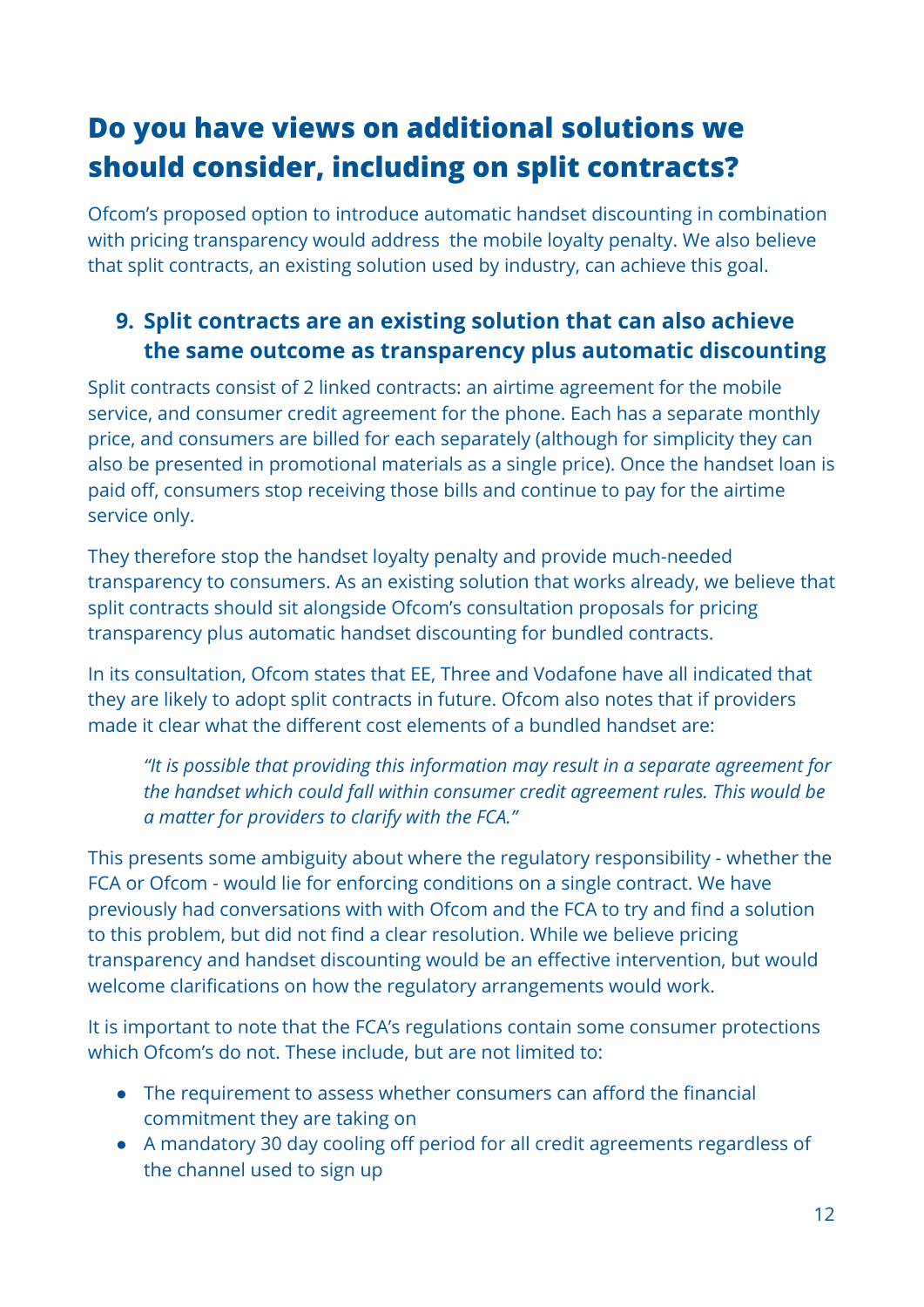● Detailed rules on appropriate debt collection practices

#### **It is imperative that the handset loyalty penalty is ended urgently, and ambiguity over whether consumer credit agreement rules apply should not be a barrier.**

In relation to requiring split contracts, Ofcom also argues that restricting providers' ability to bundle services could lead to a "reduction in innovation and less competition in the provision of mobile services and, ultimately, to poorer outcomes for consumers". We don't fully agree with this argument. We have shown that bundled contracts are often not in consumers' financial best interests and, if they are to be a part of a well-functioning market, Ofcom must introduce pricing transparency and automatic handset discounting as a matter of urgency. There is no reason for providers to use bundled contracts as a way to hide the costs of airtime and handset elements and to make it harder for consumers to make informed choices about the deal that is right for their individual needs.

#### <span id="page-12-0"></span>**10. We have some concerns about consumers being effectively locked in to airtime contracts longer than 24 months**

We welcome the concerns Ofcom raises in its consultation that split contracts that include handset loans longer than 24 months may present a significant barrier to switching. We think that Ofcom should consider intervening against split contract providers who use them to effectively lock people into airtime agreements beyond 24 months.

Some providers offer consumers the chance to purchase a handset through a credit agreement that lasts longer than the maximum airtime contract length permitted. This enables consumers to spread payments for a handset over a longer period (often at 0% finance over 30/36 months), which can make the cost of an expensive handset more affordable.

However, for the providers we have been able to check,<sup>16</sup> the customer is only able to switch to another airtime provider after 24 months if they have paid off the handset agreement in full in a single payment. For a flagship smartphone, this could present a one-off barrier to switching of hundreds of pounds.

#### <span id="page-12-1"></span>**11. Ofcom needs to take stronger action on out-of-contract consumers**

Ofcom should collect more data on this group of disengaged consumers to identify specific, targeted interventions that would help reduce the loyalty penalty they pay.

<sup>&</sup>lt;sup>16</sup> We checked this scenario for O2, Virgin Mobile, Tesco Mobile and Sky Mobile (October 2018)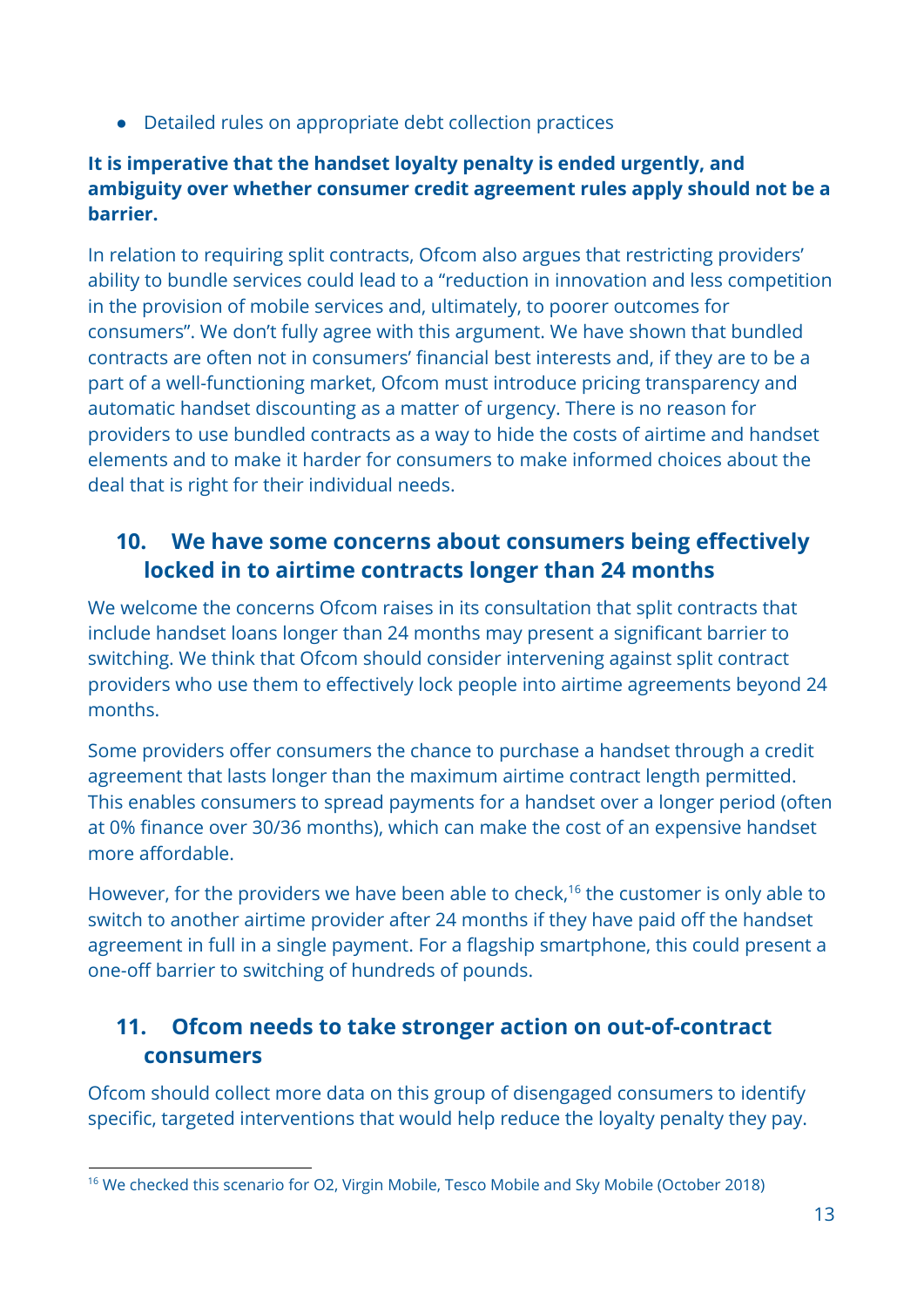While interventions to stop future rip-offs are welcome, our research found that 8% of consumers paying the loyalty penalty stayed more than 12 months after their last contract ended - affecting hundreds of thousands of people.

Ofcom should consider further measures to ensure consumers who are currently out-of-contract on bundled contracts do not continue to pay the handset loyalty penalty - including how an automatic handset discount could be applied to this group.

#### <span id="page-13-0"></span>**12. Further work on the broadband loyalty penalty is welcome**

Paragraphs 2.17 to 2.20 in the consultation refer to further work that Ofcom intends to carry out on the loyalty penalty in the broadband sector. In contrast to the mobile loyalty penalty where the issue is over continuing to pay for a product that has already been paid off, broadband consumers are often subject to significant price increases at the end of their minimum term.

In the broadband market, prices rise by an average of 43% when the minimum contract period ends. On average, broadband customers on the cheapest basic tariffs with the top 5 providers face a loyalty penalty of £113 per year once they enter the post-contract period.<sup>17</sup> As set out above, notifications will only benefit a relatively small number of consumers. Many more will continue to overpay.

Ofcom should therefore investigate ways to address the loyalty penalty in the broadband market. Solutions should reflect the evolving nature of the market but one option could be the possibility of introducing requirements on providers to offer vulnerable customers their most competitive deal.

Ofcom should also require broadband companies to report how many of their customers are out of contract, how long they've been out of contract, and how much extra on average they are paying compared to in contract customers. This data should be broken down by different demographic groups, including age and income. Gathering this information would ensure that policymakers are able to monitor the extent of the loyalty penalty in the the broadband market, and supply a substantial evidence base if further regulatory intervention becomes necessary.

Older broadband users are more likely to stick with the same broadband contract, and therefore experience the loyalty penalty. Almost 6 in 10 (59%) customers aged 65 and over are paying the broadband loyalty penalty, having been in their contract longer than the minimum period, compared to 38% of those under 65.<sup>18</sup>

<sup>&</sup>lt;sup>17</sup> Citizens Advice, Exploring the loyalty penalty in the broadband market, April 2017

<sup>&</sup>lt;sup>18</sup> Citizens Advice commissioned ComRes survey of 3,030 British adults.